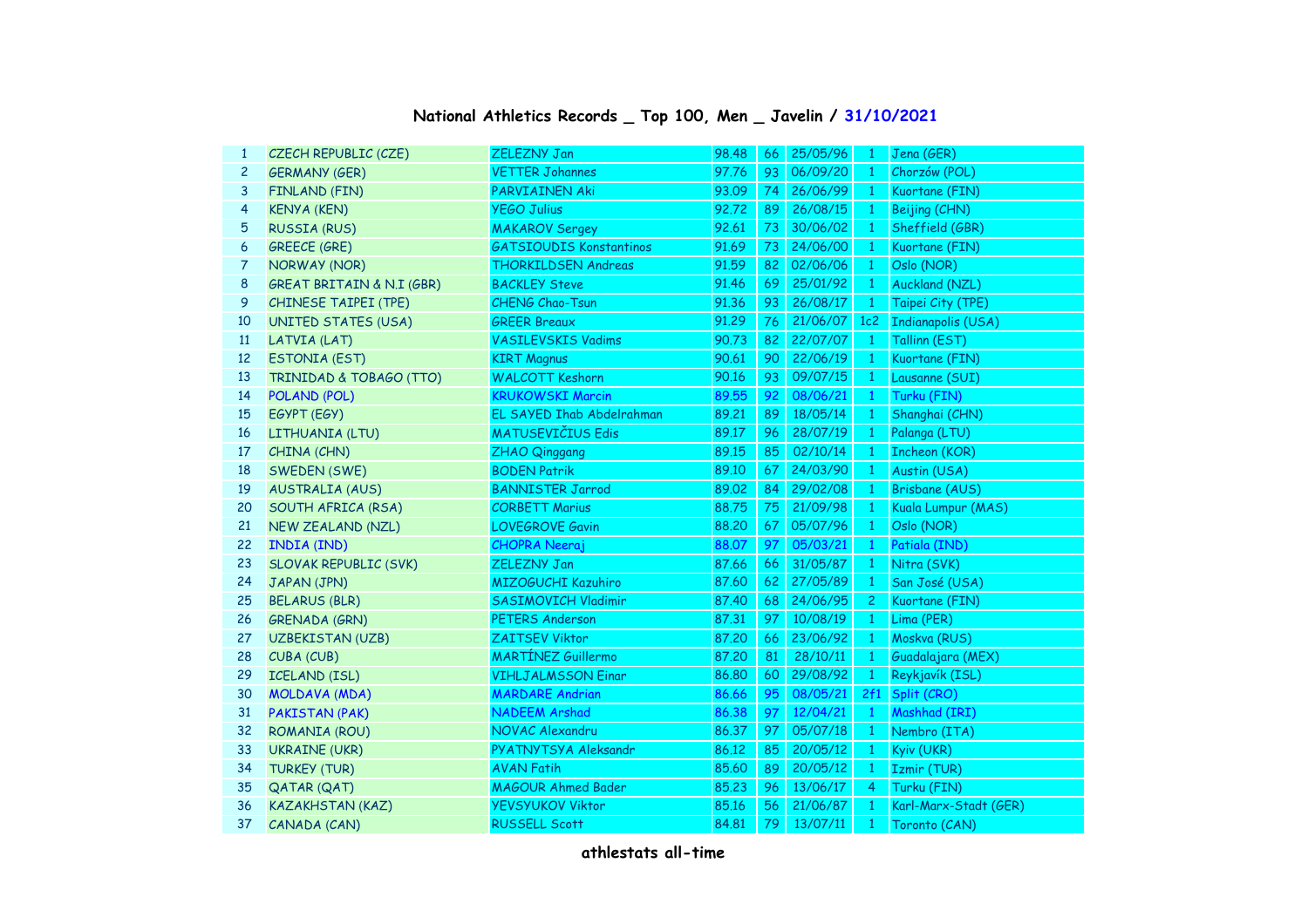| 38 | <b>SPAIN (ESP)</b>       | JAINAGA Odei                    | 84.80 | 97 | 29/05/21 |                | 3f1 Chorzów (POL)           |
|----|--------------------------|---------------------------------|-------|----|----------|----------------|-----------------------------|
| 39 | PARAGUAY (PAR)           | <b>BAUMANN Edgar</b>            | 84.70 | 70 | 17/10/99 | $\mathbf{1}$   | San Marcos (USA)            |
| 40 | ITALY (ITA)              | SONEGO Carlo                    | 84.60 | 72 | 08/05/99 | 3              | Osaka (JPN)                 |
| 41 | <b>AUSTRIA (AUT)</b>     | <b>HOGLER</b> Gregor            | 84.03 | 72 | 17/07/99 | $\mathbf{1}$   | Kapfenberg (AUT)            |
| 42 | KOREA (SOUTH) (KOR)      | PARK Jae-myong                  | 83.99 | 81 | 13/03/04 | $\mathbf{1}$   | Wellington (NZL)            |
| 43 | <b>BRAZIL (BRA)</b>      | DE OLIVEIRA Júlio César         | 83.67 | 86 | 11/07/15 | $\mathbf{1}$   | São Bernardo do Campo (BRA) |
| 44 | <b>BELGIUM (BEL)</b>     | <b>KLOECK Johan</b>             | 83.65 | 75 | 23/05/99 | $\mathbf{1}$   | Ljubljana (SLO)             |
| 45 | <b>HUNGARY (HUN)</b>     | RIVASZ-TÓTH Norbert             | 83.42 | 96 | 05/10/19 | <b>6q1</b>     | Doha (QAT)                  |
| 46 | <b>BULGARIA (BUL)</b>    | <b>SLAVOV Mark</b>              | 83.40 | 94 | 20/09/20 | $\mathbf{2}$   | Cluj-Napoca (ROU)           |
| 47 | <b>SERBIA (SRB)</b>      | <b>KRDZALIC</b> Sejad           | 83.34 | 60 | 30/05/87 | $\mathbf{1}$   | <b>Beograd (SRB)</b>        |
| 48 | ARGENTINA (ARG)          | <b>TOLEDO Braian</b>            | 83.32 | 93 | 24/08/15 | 2q             | Beijing (CHN)               |
| 49 | <b>GHANA (GHA)</b>       | <b>AMPOMAH John</b>             | 83.09 | 90 | 08/07/16 | $\mathbf{1}$   | Cape Coast (GHA)            |
| 50 | SRI LANKA (SRI)          | RANASINGHE R.M. Sumeda          | 83.04 | 91 | 03/12/15 | $\mathbf{1}$   | Diyagama (SRI)              |
| 51 | IRELAND (IRL)            | <b>McHUGH Terry</b>             | 82.75 | 63 | 05/08/00 | $\overline{4}$ | London (GBR)                |
| 52 | CROATIA (CRO)            | <b>MUSTAPIC Ivan</b>            | 82.70 | 66 | 25/07/92 | $\mathbf{1}$   | Zagreb (CRO)                |
| 53 | <b>FRANCE (FRA)</b>      | <b>LEFEVRE Pascal</b>           | 82.56 | 65 | 28/08/89 | $\mathbf{2}$   | Duisburg (GER)              |
| 54 | PORTUGAL (POR)           | RAMOS Leandro                   | 82.44 | 00 | 31/07/21 | $\mathbf{1}$   | Castelode Vide (POR)        |
| 55 | COLOMBIA (COL)           | <b>MÁRQUEZ Dairon</b>           | 82.39 | 83 | 10/07/16 | $\mathbf{1}$   | Medellín (COL)              |
| 56 | <b>SAINT LUCIA (LCA)</b> | <b>REYNOLDS Albert</b>          | 82.19 | 88 | 10/08/19 | $\mathbf{3}$   | Lima (PER)                  |
| 57 | SWITZERLAND (SUI)        | <b>MÜLLER Stefan</b>            | 82.07 | 79 | 16/09/06 | $\mathbf{1}$   | Bern (SUI)                  |
| 58 | ISRAEL (ISR)             | <b>BAVIKIN Vadim</b>            | 81.94 | 70 | 08/06/04 | $\mathbf{3}$   | Zaragoza (ESP)              |
| 59 | FIJI (FIJ)               | <b>COPELAND Leslie</b>          | 81.76 | 88 | 03/04/16 | $\mathbf{3}$   | Sydney (AUS)                |
| 60 | BOSNIA-HERZEGOVINA (BIH) | <b>MILEUSNIC Dejan</b>          | 81.63 | 91 | 18/06/16 | $\mathbf{1}$   | Zenica (BIH)                |
| 61 | <b>MEXICO (MEX)</b>      | <b>CORREON David</b>            | 81.45 | 94 | 17/05/18 | $\mathbf{1}$   | Tucson (USA)                |
| 62 | <b>DENMARK (DEN)</b>     | PETERSEN Kenneth                | 81,22 | 65 | 05/08/89 | $\mathbf{1}$   | København (DEN)             |
| 63 | <b>SLOVENIA (SLO)</b>    | <b>KRANJC Matija</b>            | 81.13 | 84 | 23/06/16 | $\mathbf{1}$   | Brežice (SLO)               |
| 64 | NIGERIA (NGR)            | <b>BAZIGHE Pius</b>             | 81.08 | 72 | 16/06/99 | 6              | Athína (GRE)                |
| 65 | NETHERLANDS (NED)        | van OPHEM Thomas                | 80.70 | 92 | 07/06/17 | $\mathbf{1}$   | Castricum (NED)             |
| 66 | SYRIA (SYR)              | al-MOHAMED Firass Zaal          | 80.50 | 77 | 30/06/99 | $\mathbf{1}$   | Beyrouth (LBA)              |
| 67 | <b>BOTSWANA (BOT)</b>    | <b>BEUKES Adrigan Stephanus</b> | 80.49 | 94 | 31/05/15 | $\mathbf{1}$   | Gaborone (BOT)              |
| 68 | <b>ARMENIA (ARM)</b>     | <b>JANOYAN Melik</b>            | 79.71 | 85 | 18/02/12 | $\overline{c}$ | Adler (RUS)                 |
| 69 | SENEGAL (SEN)            | <b>DIOP Bouna</b>               | 79.30 | 76 | 06/07/97 | $\mathbf{1}$   | Fort-de-France (FRA)        |
| 70 | <b>BARBADOS (BAR)</b>    | <b>CRAIGG Janeil</b>            | 78.71 | 94 | 08/04/17 | $\mathbf{1}$   | St. George's (GRN)          |
| 71 | CHILE (CHI)              | <b>GUERRA Ignacio</b>           | 78.69 | 87 | 01/04/11 | $\mathbf{1}$   | Gainesville (USA)           |
| 72 | GUYANA (GUY)             | <b>BAIRD Leslain</b>            | 78.65 | 87 | 06/06/18 | $\overline{c}$ | Cochabamba (BOL)            |
| 73 | NAMIBIA (NAM)            | van der WATH Strydom            | 78.32 | 91 | 08/05/15 | $\mathbf{2}$   | Potchefstroom (RSA)         |
| 74 | TUNISIA (TUN)            | <b>RIDANE Maher</b>             | 77.98 | 71 | 20/05/95 | $\mathbf{1}$   | Tunis (TUN)                 |
| 75 | <b>VENEZUELA (VEN) =</b> | <b>FUENMAYOR Manuel</b>         | 77.94 | 80 | 05/06/04 | $\mathbf{1}$   | Maracaibo (VEN)             |
| 76 | SAUDI ARABIA (KSA)       | al-JADANI Ali Saleh             | 77.85 | 77 | 14/08/99 | $\mathbf{1}$   | Irbid (JOR)                 |
| 77 | KIRZIGHISTAN (KGZ)       | <b>SHNAYDER Dmitriy</b>         | 77.77 | 76 | 01/07/00 | $\mathbf{1}$   | <b>Bishkek (KGZ)</b>        |